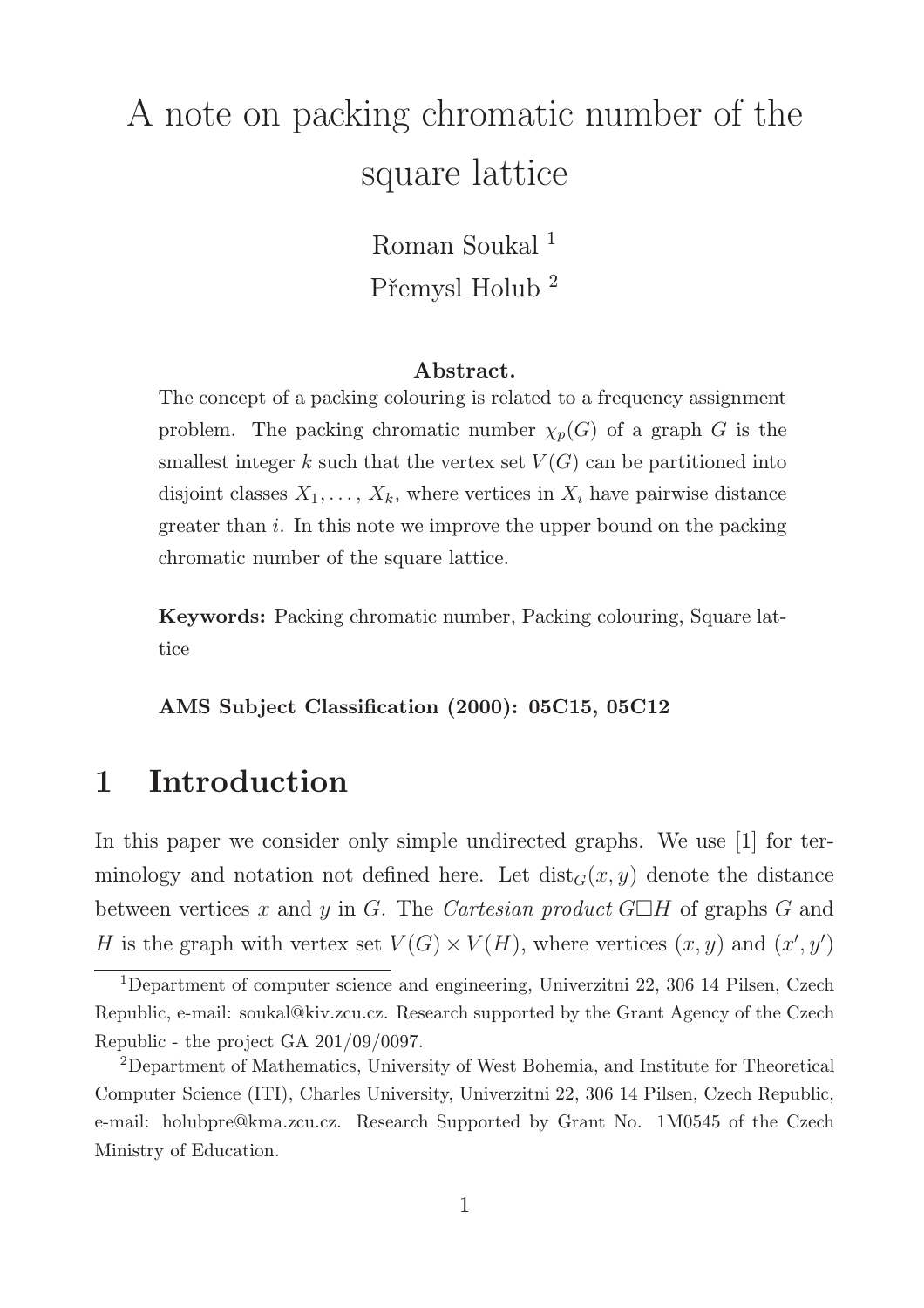are adjacent whenever  $xx' \in E(G)$  and  $y = y'$ , or  $x = x'$  and  $yy' \in E(H)$ . For two infinite paths  $P_1$ ,  $P_2$ , the Cartesian product  $P_1 \square P_2$  is usually called the (infinite) square lattice.

The concept of the packing colouring comes from the area of frequency planning in wireless networks, and was introduced by Goddard et al. in [3] under the name broadcast colouring. The packing chromatic number of a graph G, denoted by  $\chi_p(G)$ , is the smallest integer k such that  $V(G)$  can be partitioned into k disjoint sets  $X_1, \ldots, X_k$ , where for each pair of vertices  $x, y \in X_i$  $dist_G(x, y) > i$ , for every  $i = 1, ..., k$ . In other words, vertices with the same colour  $i$  are pairwise at distance greater than  $i$ .

Goddard et al. showed in [3] that the packing chromatic number of the infinite square lattice is finite, more precisely between 9 and 23. Fiala and Lidický in [2] improved the lower bound to 10, and Schwenk in [8] has shown that the packing chromatic number of the infinite square lattice is at most 22.

Using a computer we found the following result improving the upper bound of  $\chi_p(G)$  for the infinite square lattice.

**Theorem 1.** Let G be the infinite square lattice. Then  $\chi_p(G) \leq 17$ .

The square pattern on  $24 \times 24$  vertices (see Figure 1) can be copied for the whole infinite square lattice.

### 2 Method and algorithm

In [3] it was shown that to decide if, for a general graph  $G, \chi_p(G) \leq 4$  is NPcomplete. For this problem we used heuristics based on simulated annealing  $(SA)$ .

SA is one of methods to determine a suboptimal solution of combinatorial problems, mostly NP-complete. This means that there is a large space of acceptable solutions and it is not possible to find a globally optimal solution in polynomial time. As its name implies, SA exploits an analogy between the way in which a metal cools and freezes into a minimum energy crystalline struc-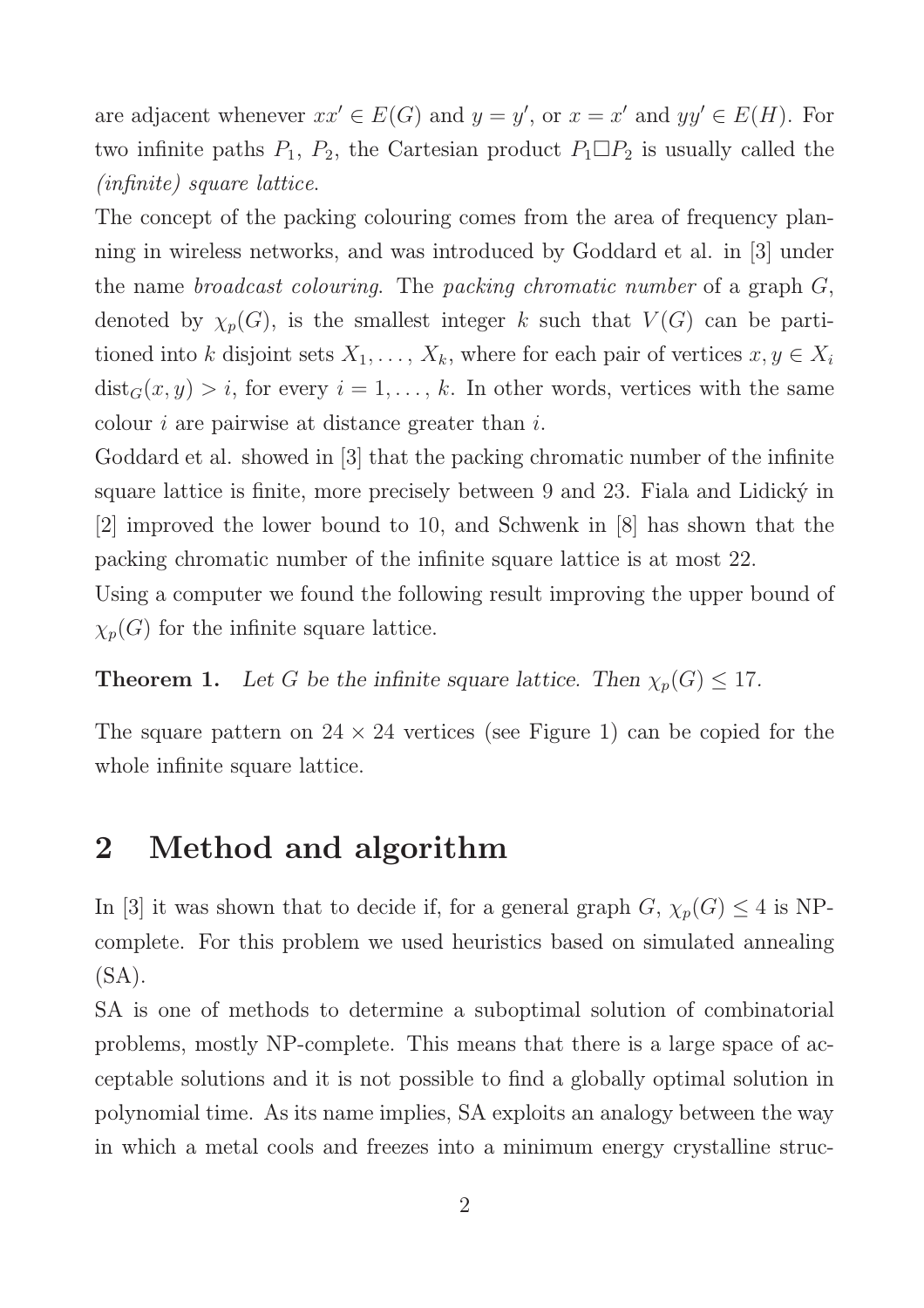ture (the annealing process) and the search for a minimum in a more general system. The algorithm is based upon that of Metropolis et al. [6], which was originally proposed as a means of finding the equilibrium configuration of a collection of atoms at a given temperature. The connection between this algorithm and mathematical minimization was first noted by Pincus [7], but it was Kirkpatrick et al. [4] who proposed that it form the basis of an optimization technique for combinatorial (and other) problems. SA's major advantage over other methods is an ability to avoid becoming trapped at local minima. The algorithm employs a random search which not only accepts changes that decrease objective function  $f$ , but also some changes that increase it. For more information about SA we refer to [5]. The main idea of SA algorithm is that we iteratively search for a  $x_{min} \in D(f)$  (where  $D(f)$  is a definition scope of an objective function f) such that  $f(x_{min})$  is as close as possible to the minimum of  $f(x)$ . The searching process is based on a degression of a temperature t. For a fixed t there are several iterations and in each of these iterations we choose an arbitrary  $x_p$  from a neighbourhood of current  $x_{min}$ (the radius of the neighbourhood depends on a current iteration, higher iteration means smaller neighbourhood). A new  $x_p$  is accepted with a probability  $p = e^{\frac{f(x_{min})-f(x_p)}{t}}$  which means, that a better solution  $(x_p$  with smaller value of  $f(x)$  is accepted automatically  $(p \geq 1)$  and a worse solution is accepted with a specific probability, which decreases with lower temperature t.

### 3 Algorithms

In this section we present a pseudocode of used algorithms. This variation of SA algorithm gives us a colouring of a square pattern that we can repeat for the whole infinite square lattice, and the obtained colouring is a packing colouring. Hence we can fill an infinite square grid (each square on  $24 \times 24$ ) vertices), where each square is represented by our square pattern. The main idea is to colour as many vertices of a (partially filled) square pattern with a current colour  $c$  as possible. We have a list of the best found patterns and we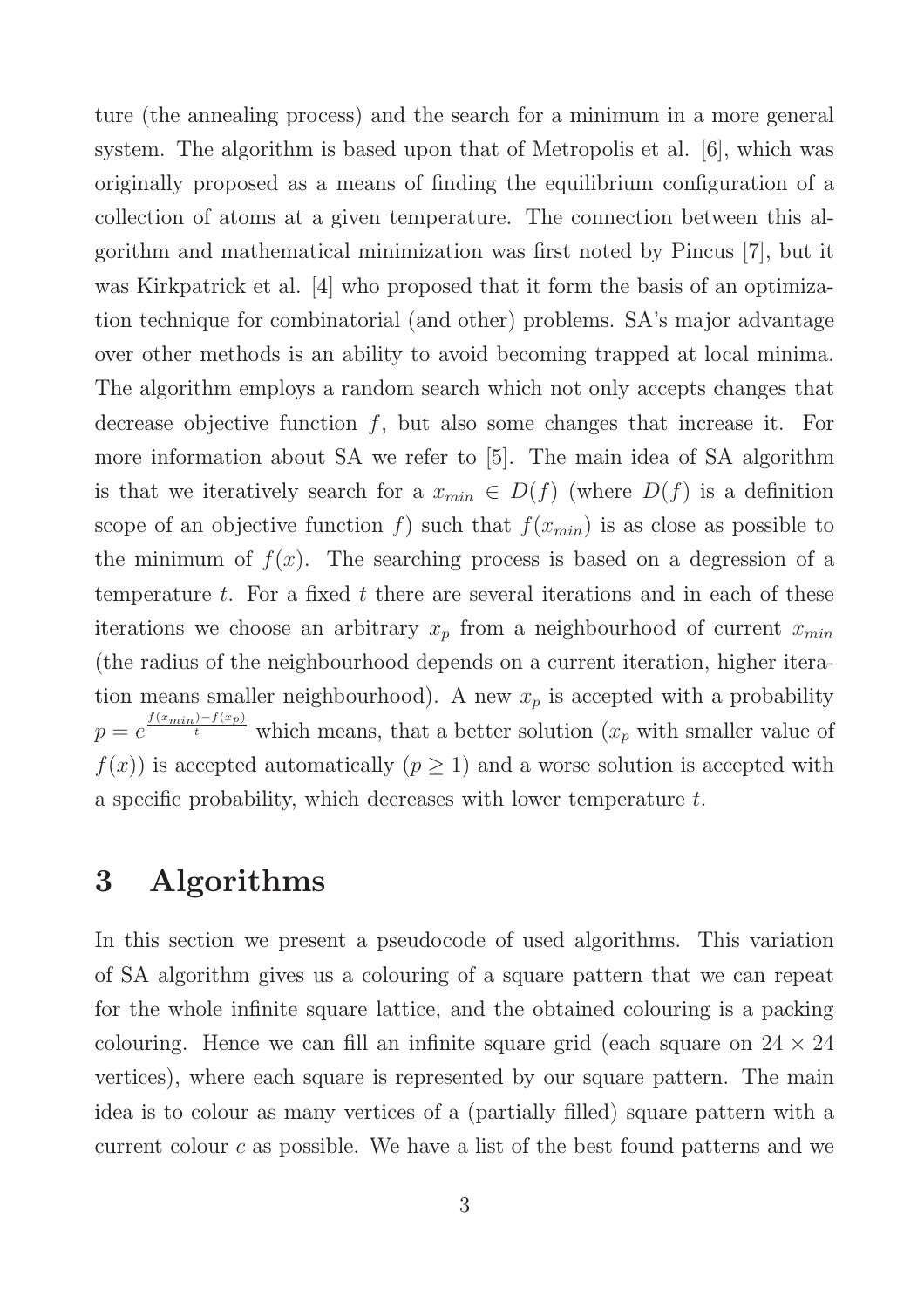memorize each pattern (up to symmetric patterns) with maximum number of vertices coloured with  $c$  in this list. Thus we start with putting a colour one into an empty square pattern, then we continue with putting a colour 2 into a pattern (patterns) filled with colour one, etc., until at least one pattern from the list of the best found patterns is whole coloured.

In the pseudocode of Algorithm 1 we use two lists of patterns. The list  $\Gamma$  is a list of the best found patterns (with the most number of coloured vertices) after colouring with colour  $(c-1)$ . The list  $\Delta$  is a list of currently best found patterns after colouring with  $c$ . We also define the following functions:

- (i) NonColoured (pattern  $K$ ) gives the number of non-coloured vertices in a pattern K.
- (ii) FreeForColour (colour c, pattern  $K$ ) gives the number of vertices of K which can be coloured with a colour c. Note that if none of the vertices of K is coloured with c, then  $FreeForColor$  (colour c, pattern  $K = NonColoured$  (pattern K), and, on the other hand, if there is a vertex in  $K$  coloured with  $c$ , then non-coloured vertices at distance not greater than c cannot be coloured with c, hence FreeForColour (colour c, pattern  $K$  < NonColoured (pattern K).
- (*iii*) PlantColour (pattern K, colour c, temperature t) puts current colour c in K under a temperature t and returns a modified pattern  $L$ . Note that there is no vertex in  $L$  which can be coloured with  $c$ .

For a current colour c and for each  $K \in \Gamma$  we use the function *PlantColour* (pattern K, colour c, temperature t) repeatedly, each time with a different temperature  $t$  (the value of  $t$  is decreasing), and we memorize a new list of patterns  $\Delta$ . The list  $\Delta$  contains patterns in which we placed the current colour c the most times. If we find a new pattern in which we used the colour  $c$  the same number of times as in patterns in  $\Delta$ , we add this pattern into  $\Delta$ . If we find a new pattern in which we used the colour  $c$  more times than in patterns in  $\Delta$ , we clear the list  $\Delta$  and add this new pattern in it. This means that each patterns K from the list  $\Delta$  has the same (and the smallest found) value of the function NonColoured (pattern K).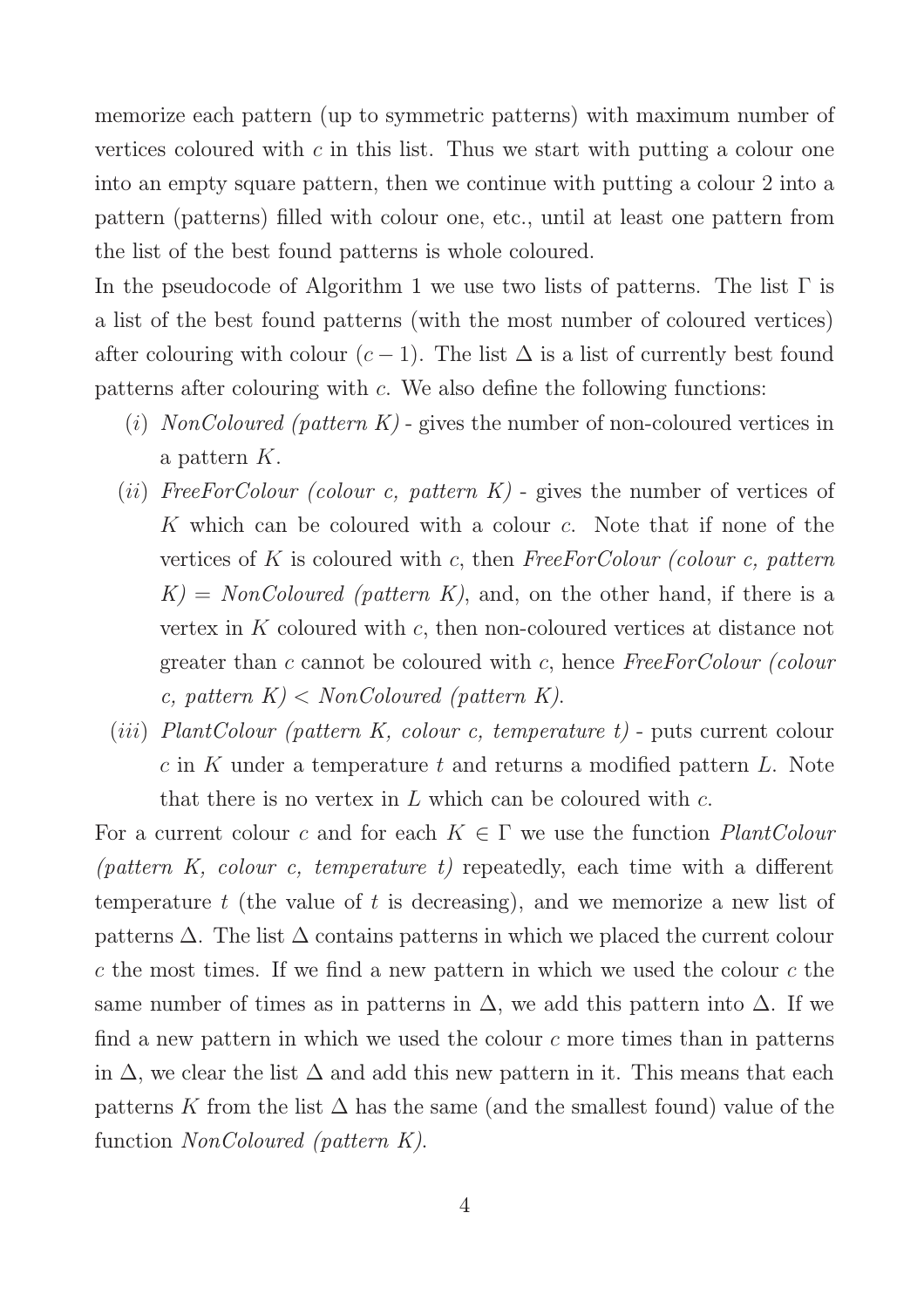The procedure for colouring of a pattern  $K$  with a current colour  $c$  is based on the following method, where we set a pattern  $L$  as a copy of  $K$ . In  $k$ iterations, we are looking for a vertex  $v$  which we colour with  $c$ . In each iteration we choose an arbitrary vertex w of L, we get  $f(w) = FreeForColor$ (colour c, pattern L after colouring of w with c), and we accept this vertex  $w$ (and set  $v = w$ ) with a probability  $p = e^{\frac{f(v) - f(w)}{t}}$  (see SA algorithm), where  $f(v) = FreeForColor(c, L$  after colouring of v with c). Note that in the first iteration we accept w automatically. After  $k$  iterations we colour the vertex  $v$ with c and we repeat this method until FreeForColour (colour c, pattern  $L$ )  $= 0$ . When FreeForColour (colour c, pattern  $L = 0$ , we return L to Algorithm 1.

#### Remark

Let us note that we used this algorithm also for other shapes of pattern, e.g., rectangular patterns on  $16 \times 24$ ,  $24 \times 32$  vertices and also a square pattern on  $32 \times 32$  vertices. However, the square pattern on  $24 \times 24$  vertices gave the best solutions.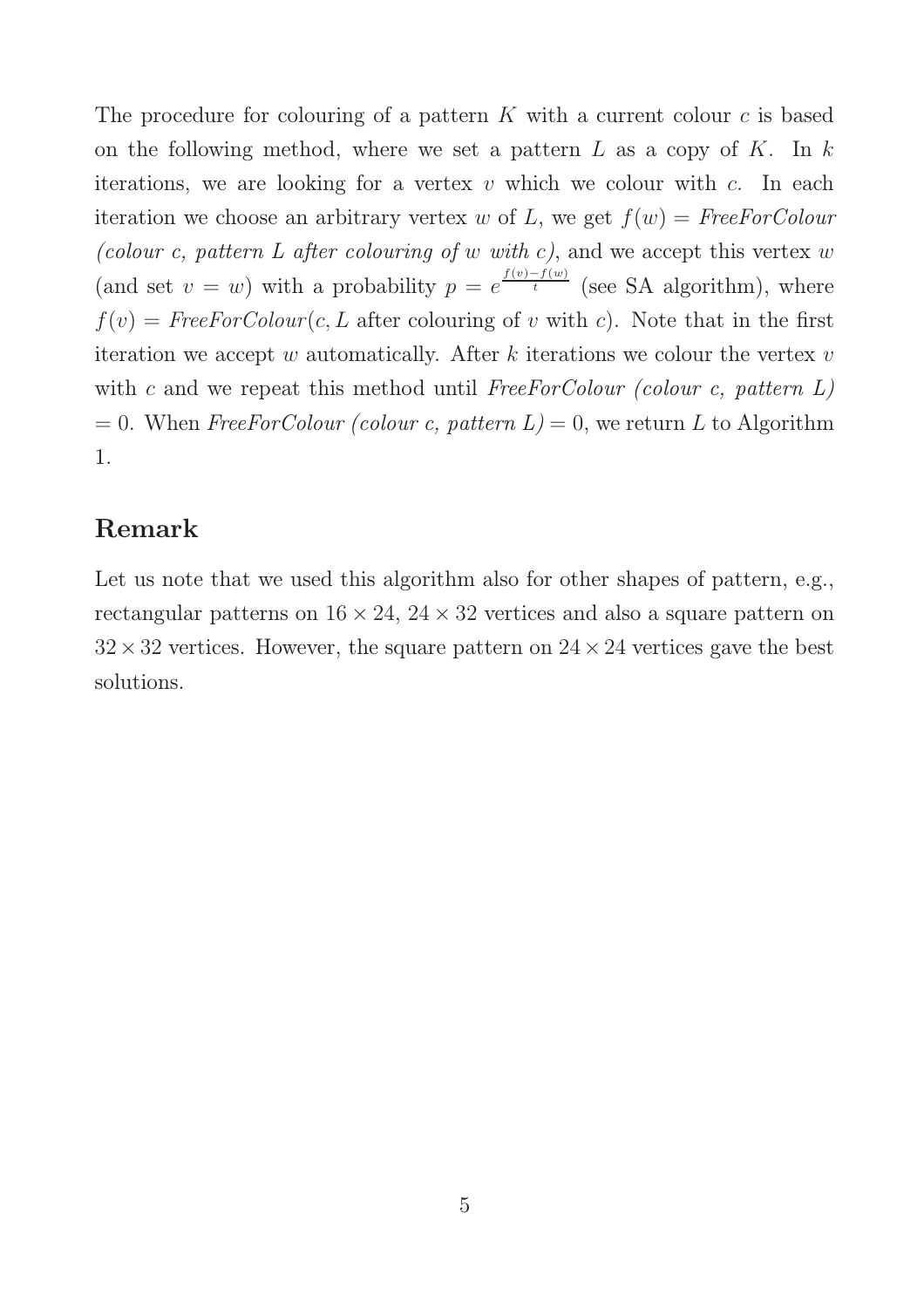| 1              | 2              | 1              | 3              | 1            | 2            | $\mathbf{1}$   | -10            | 1              | 4              | $\mathbf{1}$   | 9              | 1              | $\overline{2}$ | 1              | 3              | $\mathbf{1}$   | 2              | $\mathbf{1}$   | 5              | 1              | 4              | 1              | 14             |
|----------------|----------------|----------------|----------------|--------------|--------------|----------------|----------------|----------------|----------------|----------------|----------------|----------------|----------------|----------------|----------------|----------------|----------------|----------------|----------------|----------------|----------------|----------------|----------------|
| 7              | 1              | 5              | $\mathbf{1}$   | 6            | $\mathbf{1}$ | 3              | $\mathbf{1}$   | $\overline{2}$ | $\mathbf{1}$   | 3              | $\mathbf{1}$   | 8              | $\mathbf{1}$   | 5              | $\mathbf{1}$   | 4              | $\mathbf{1}$   | 3              | 1              | $\overline{2}$ | $\mathbf{1}$   | 3              | $\mathbf{1}$   |
| $\mathbf{1}$   | 3              | 1              | $\overline{2}$ | $\mathbf{1}$ | 4            | $\mathbf{1}$   | $\overline{7}$ | $\mathbf{1}$   | 5              | $\mathbf{1}$   | $\overline{2}$ | $\mathbf{1}$   | 3              | $\mathbf{1}$   | $\overline{2}$ |                | 1 11           | $\mathbf{1}$   | 6              |                | 1 10           | 1              | 2              |
| 4              | 1              | 9              | $\mathbf{1}$   | 3            | $\mathbf{1}$ | $\overline{2}$ | $\mathbf{1}$   | 3              | $\mathbf{1}$   | 6              | $\mathbf{1}$   | 4              | $\mathbf{1}$   | $7\phantom{.}$ | $\mathbf{1}$   | 3              | $\mathbf{1}$   | $\mathbf{2}$   | 1              | 3              | $\mathbf{1}$   | 5              | $\mathbf 1$    |
| $\mathbf{1}$   | $\overline{2}$ |                | 1 15           | $\mathbf{1}$ | 5            |                | 1 11           | $\mathbf{1}$   | 2              | $\mathbf{1}$   | 3              | $\mathbf{1}$   | 2              |                | 1 17           | $\mathbf{1}$   | 5              | $\mathbf{1}$   | 4              | $\mathbf{1}$   | 2              | 1              | 3              |
| 6              | 1              | 3              | $\mathbf{1}$   | 2            | $\mathbf{1}$ | 3              | $\mathbf{1}$   | 4              | $\mathbf{1}$   | 14             | $\mathbf{1}$   | 5              | $\mathbf{1}$   | 3              | $\mathbf{1}$   | $\mathbf{2}$   | $\mathbf{1}$   | 3              | $\mathbf{1}$   | $\overline{7}$ | 1              | 8              | $\mathbf{1}$   |
| 1              | 5              | 1              | 4              |              | 1 16         | $\mathbf{1}$   | 2              | 1              | 3              | $\mathbf{1}$   | 2              | $\mathbf{1}$   | 10             | $\mathbf{1}$   | 4              | $\mathbf{1}$   | 13             | $\mathbf{1}$   | $\mathbf{2}$   | $\mathbf{1}$   | 3              | 1              | $\overline{2}$ |
| 3              | 1              | 2              | $\mathbf{1}$   | 3            | $\mathbf{1}$ | 6              | $\mathbf{1}$   | 5              | $\mathbf{1}$   | $\overline{7}$ | $\mathbf{1}$   | 3              | $\mathbf{1}$   | $\mathbf{2}$   | $\mathbf{1}$   | 3              | $\mathbf{1}$   | 9              | 1              | 5              | 1              | 4              | $\mathbf{1}$   |
| $\mathbf{1}$   | $\overline{7}$ | $\mathbf{1}$   | 10             | $\mathbf{1}$ | 2            | $\mathbf{1}$   | 3              | 1              | $\overline{2}$ | $\mathbf{1}$   | 4              | $\mathbf{1}$   | 6              | $\mathbf{1}$   | 5              | $\mathbf{1}$   | $\overline{2}$ | $\mathbf{1}$   | 3              | $\mathbf{1}$   | 2              | $\mathbf{1}$   | 11             |
| 2              | $\mathbf{1}$   | 3              | $\mathbf{1}$   | 5            | $\mathbf{1}$ | 4              | 1              | 8              | $\mathbf{1}$   | 3              | $\mathbf{1}$   | 2              | $\mathbf{1}$   | 3              | $\mathbf{1}$   | $\overline{7}$ | $\mathbf{1}$   | 4              | 1              | 6              | $\mathbf{1}$   | 3              | $\mathbf{1}$   |
| $\mathbf{1}$   | 4              | 1              | 2              | $\mathbf{1}$ | 3            | $\mathbf{1}$   | 2              | $\mathbf{1}$   | 9              | $\mathbf{1}$   | 5              |                | 1 11           | $\mathbf 1$    | 2              | $\mathbf{1}$   | 3              | $\mathbf{1}$   | 2              | $\mathbf{1}$   | 12             | 1              | 5              |
| 3              | $\mathbf{1}$   | 6              |                | 1 13         | $\mathbf{1}$ | $\overline{7}$ | $\mathbf{1}$   | 3              | $\mathbf{1}$   | 2              | $\mathbf{1}$   | 3              | $\mathbf{1}$   | 4              | $\mathbf{1}$   | 8              | $\mathbf{1}$   | 5              | $\mathbf{1}$   | 3              | $\mathbf{1}$   | 2              | $\mathbf{1}$   |
| $\mathbf{1}$   | 2              | $\mathbf{1}$   | 3              | $\mathbf{1}$ | 2            | $\mathbf{1}$   | 5              | $\mathbf{1}$   | 4              |                | 1 15           | $\mathbf{1}$   | 2              | $\mathbf{1}$   | 3              | $\mathbf{1}$   | $\mathbf{2}$   | $\mathbf{1}$   | 10             | $\mathbf{1}$   | 4              | 1              | 9              |
| 8              | $\mathbf{1}$   | 5              | $\mathbf{1}$   | 4            | $\mathbf{1}$ | 3              | $\mathbf{1}$   | $\overline{2}$ | $\mathbf{1}$   | 3              | $\mathbf{1}$   | 7              | $\mathbf{1}$   | 5              | $\mathbf{1}$   | 6              | $\mathbf{1}$   | 3              | $\mathbf{1}$   | 2              | 1              | 3              | $\mathbf{1}$   |
| $\mathbf{1}$   | 3              | 1              | 2              | $\mathbf{1}$ | 11           | $\mathbf{1}$   | 6              | 1              | 10             | $\mathbf{1}$   | 2              | $\mathbf{1}$   | 3              | $\mathbf{1}$   | 2              | $\mathbf{1}$   | 4              | $\mathbf{1}$   | $\overline{7}$ | $\mathbf{1}$   | 5              | 1              | $\mathbf{2}$   |
| 4              | 1              | $\overline{7}$ | $\mathbf{1}$   | 3            | $\mathbf{1}$ | $\overline{2}$ | $\mathbf{1}$   | 3              | $\mathbf{1}$   | 5              | $\mathbf{1}$   | 4              | $\mathbf{1}$   | 9              | $\mathbf{1}$   | 3              | $\mathbf{1}$   | $\mathbf{2}$   | $\mathbf{1}$   | 3              | 1              | 6              | $\mathbf{1}$   |
| 1              | $\overline{2}$ |                | 1 17           | $\mathbf{1}$ | 5            | $\mathbf{1}$   | 4              | $\mathbf{1}$   | $\mathbf{2}$   | $\mathbf{1}$   | 3              | $\mathbf{1}$   | 2              | 1              | 14             | $\mathbf{1}$   | 5              |                | 1 11           | $\mathbf{1}$   | $\overline{2}$ | 1              | 3              |
| 5              | 1              | 3              | $\mathbf{1}$   | 2            | $\mathbf{1}$ | 3              | $\mathbf{1}$   | $\mathbf 7$    | $\mathbf{1}$   | 8              | $\mathbf{1}$   | 6              | $\mathbf{1}$   | 3              | $\mathbf{1}$   | $\overline{2}$ | $\mathbf{1}$   | 3              | $\mathbf{1}$   | 4              | $\mathbf{1}$   | 15             | $\mathbf 1$    |
|                | 1 10           | 1              | 4              | $\mathbf{1}$ | 9            | $\mathbf{1}$   | $\overline{2}$ | $\mathbf 1$    | 3              | $\mathbf{1}$   | 2              | $\mathbf{1}$   | 5              | $\mathbf{1}$   | 4              |                | 1 16           | $\mathbf 1$    | 2              | $\mathbf{1}$   | 3              | 1              | $\mathbf{2}$   |
| 3              | $\mathbf{1}$   | $\overline{2}$ | $\mathbf{1}$   | 3            | $\mathbf{1}$ | 12             | $\mathbf{1}$   | 5              | $\mathbf{1}$   | 4              | $\mathbf{1}$   | 3              | $\mathbf{1}$   | 2              | $\mathbf{1}$   | 3              | $\mathbf{1}$   | 6              | 1              | 5              | 1              | 7              | $\mathbf{1}$   |
| $\mathbf{1}$   | 6              | $\mathbf{1}$   | 5              | $\mathbf{1}$ | 2            | $\mathbf{1}$   | 3              | $\mathbf 1$    | $\mathbf{2}$   |                | 1 11           | $\mathbf{1}$   | $\overline{7}$ | $\mathbf{1}$   | 10             | $\mathbf{1}$   | $\overline{2}$ | $\mathbf{1}$   | 3              | $\mathbf{1}$   | 2              | 1              | 4              |
| $\overline{2}$ | $\mathbf{1}$   | 3              | $\mathbf{1}$   | 7            | $\mathbf{1}$ | 4              | $\mathbf{1}$   | 6              | 1              | 3              | $\mathbf{1}$   | $\overline{2}$ | $\mathbf{1}$   | 3              | $\mathbf{1}$   | 5              | $\mathbf{1}$   | 4              | 1              | 8              | 1              | 3              | $\mathbf 1$    |
| $\mathbf{1}$   | 11             | $\mathbf 1$    | 2              | $\mathbf{1}$ | 3            | $\mathbf{1}$   | 2              | $\mathbf{1}$   | 13             | $\mathbf{1}$   | 5              | $\mathbf{1}$   | 4              | $\mathbf{1}$   | 2              | $\mathbf{1}$   | 3              | $\mathbf{1}$   | 2              | 1              | 9              | $\mathbf{1}$   | 5              |
| 3              | $\mathbf{1}$   | 4              | $\mathbf{1}$   | 8            | $\mathbf{1}$ | 5              | $\mathbf{1}$   | 3              | $\mathbf{1}$   | $\overline{2}$ | $\mathbf{1}$   | 3              | $\mathbf{1}$   | 6              |                | 1 12           | $\mathbf{1}$   | $\overline{7}$ | $\mathbf{1}$   | 3              | $\mathbf{1}$   | $\overline{2}$ | $\mathbf{1}$   |

Figure 1: A pattern on  $24 \times 24$  vertices.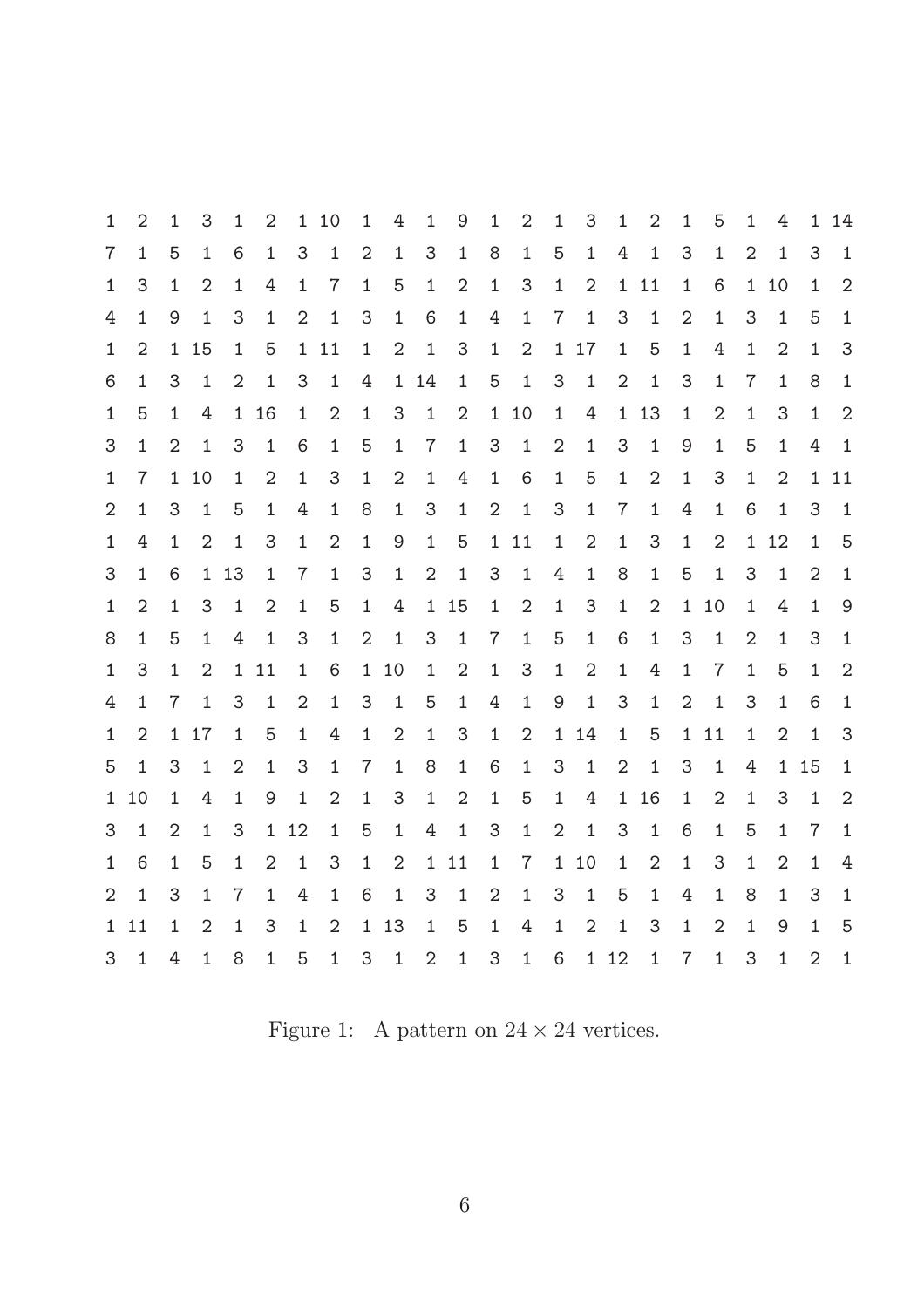**Input:** size of a pattern  $n$ 

simulated annealing algorithm constants  $t_{min}$ ,  $t_{max}$ ,  $q$   $(t_{max} > t_{min} > 0, q \in (0, 1)$ **Output:**  $\Gamma$  - list of the best found patterns

#### // initialization step

 $\Gamma :=$  empty list of the best found patterns;

pattern  $K :=$  new pattern; // a null squared matrix of order n

add  $K$  to  $\Gamma$ ;

colour  $c := 1$ ; // c is a current colour

#### // end of the initialization step

// value of function  $nonColoured(K)$  is the same for all patterns K in  $\Gamma$ // L is the first pattern in  $\Gamma$ while  $nonColoured(L) > 0$  do  $\Delta :=$ empty list of patterns; int  $p := nonColoured(L);$ int  $m := 0$ ; // m is a maximum number of coloured vertices with current colour c foreach  $K$  in  $\Gamma$  do  $t := t_{max};$ while  $t > t_{min}$  do  $T := plantColor(K, c, t); // colour vertices of K with c - see Algorithm 2$ int  $a := p$  - nonColoured(T); // a is number of vertices coloured with c in T if  $a >= m$  then // better possibility for colour c than patterns in  $\Delta$ if  $a > m$  then  $\Delta :=$  empty list of patterns; //  $\Delta$  is cleared  $m := a$ ; // a is a new maximum number of vertices coloured with c end if  $T \not\in \Delta$  then | add T to  $\Delta$ ; end end  $t := t * q$ ; // decrease temperature t end end  $\Gamma := \Delta$ ; // put all the best found patterns from  $\Delta$  to  $\Gamma$  $c := c + 1$ ; // set a new colour c end

return Γ;  $\frac{1}{2}$  return a list of the best found patterns

Algorithm 1: Main algorithm for determining a pattern of packing colouring of the square lattice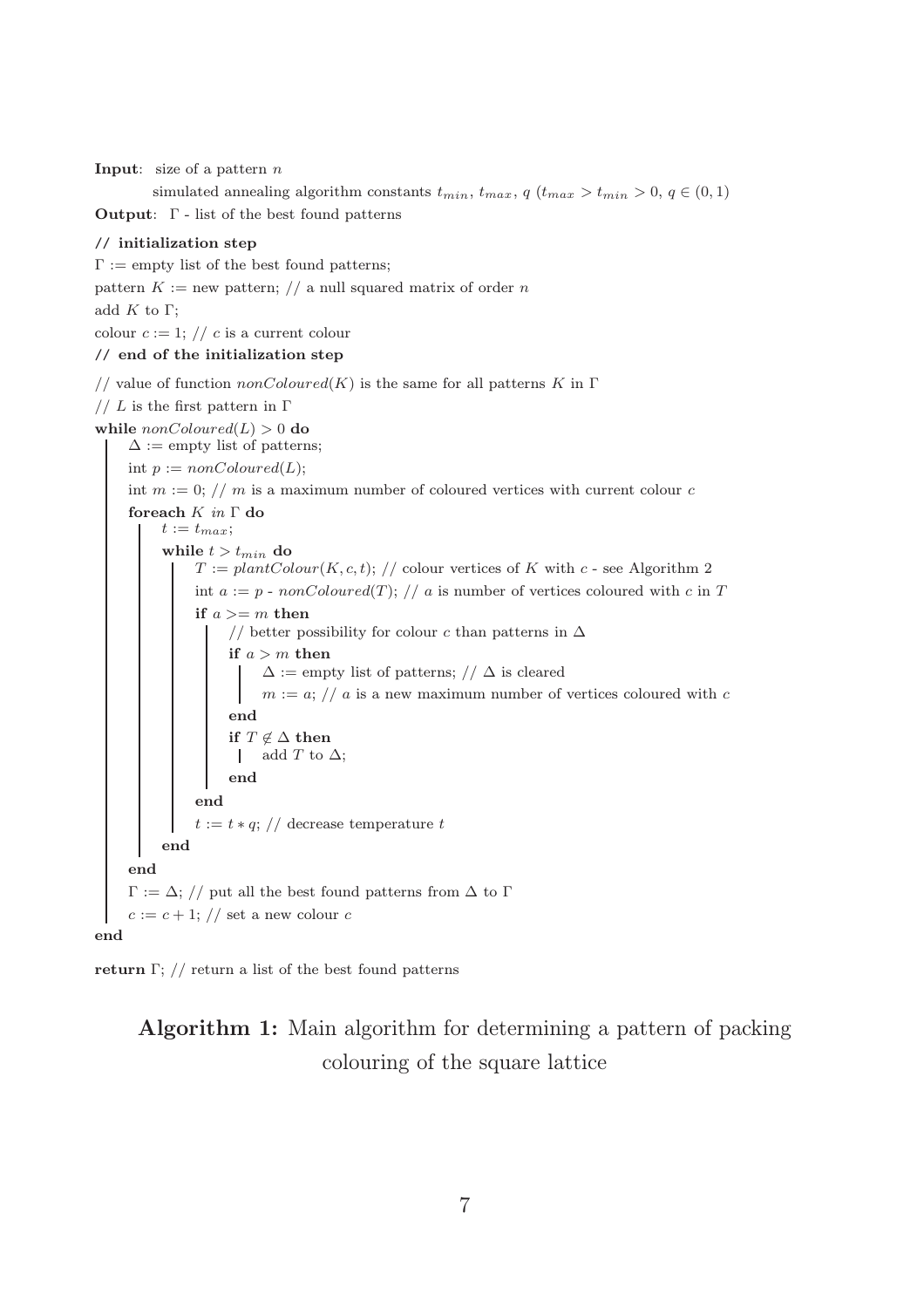Input: the original pattern  $K$ 

the current colour  $c$ 

the simulated annealing parameter  $t$  (temperature)

Auxiliary: the simulated annealing algorithm constant  $k$  (number of iterations) Output: pattern  $L$  - the original pattern  $K$  coloured with  $c$ 

```
L := K; // L is a copy of K
```
// while there is at least one vertex in  $L$  which can be coloured with  $c$ 

while  $freeForColor(c, L) > 0$  do

 $v := \text{null}$ ; // v is a vertex colourable with c, at the beginning we have no such a vertex //  $f(v)$  is a number of vertices we lose for colouring with c while we colour v with c // at the beginning  $f(v)$  is set as a maximum int value, because it will be minimized int  $f(v)$  := max int value; for  $i = 1$  to k do  $w$  := randomly chosen vertex from  $L$  which can be coloured with  $c$ ; //  $f(w)$  is a number of vertices we lose for colouring with c while we colour w with c int  $f(w)$  :=  $freeForColor(c, L) - freeForColor(c, L with coloured w);$ // SA accepts possibility with probability  $p = e^{\frac{f(v) - f(w)}{t}}$ // if  $f(v) > f(w)$  then  $p > 1$  and better possibility is accepted automatically if  $random(0, 1) < e^{\frac{f(v) - f(w)}{t}}$  then  $f(v) := f(w);$  $v := w;$ end end colour vertex  $v$  with  $c$ ; end return L;

Algorithm 2: Function  $plantColor(K, c, t)$